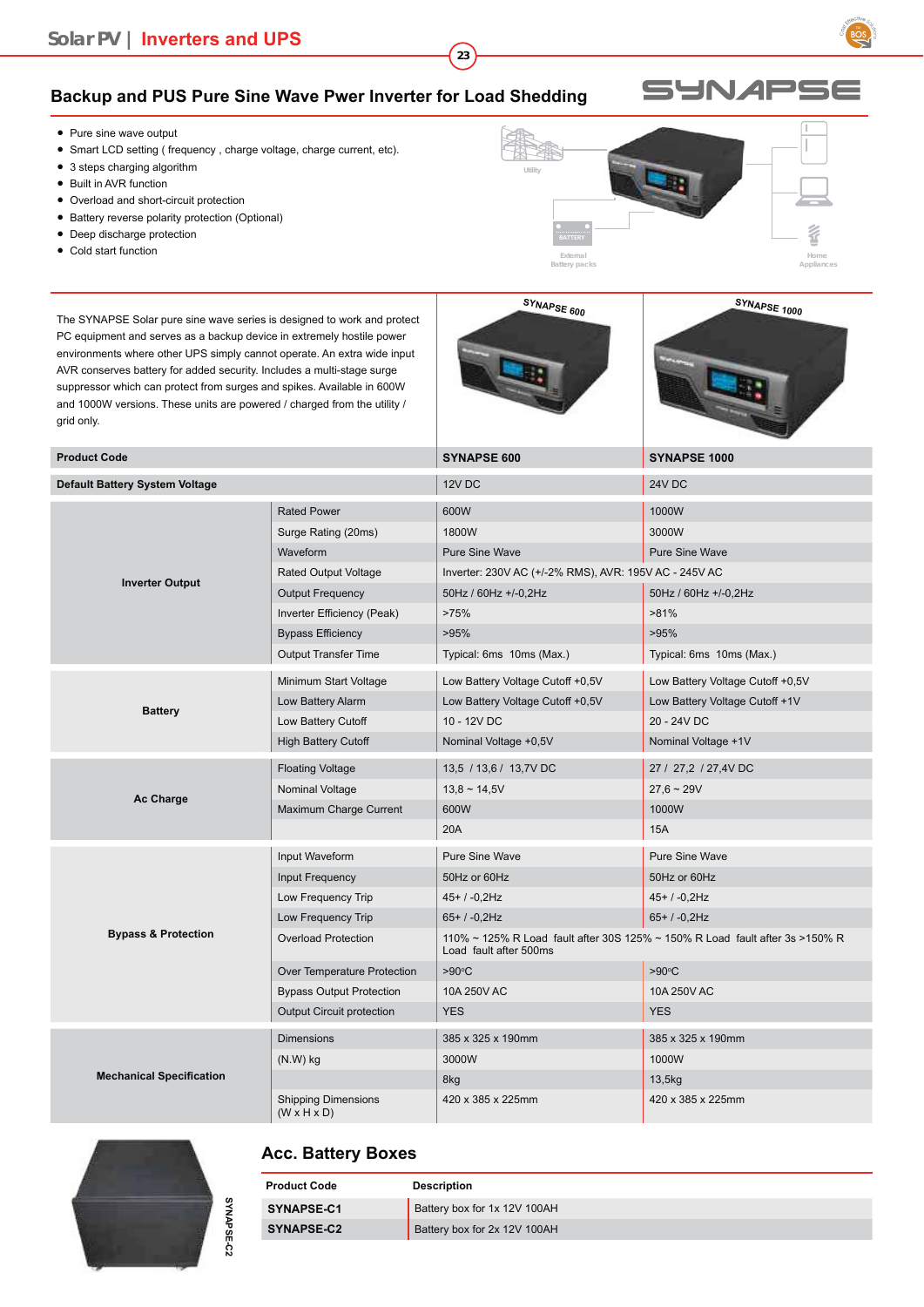### **SYNAPSE 3.0+ Off-Grid Inverter**

- Pure sine wave solar inverter
- Output power factor 1
- High PV input voltage range
- **•** Inverter running without battery
- Built-in 80A MPPT solar charger
- Battery equalization function to optimize battery performance and extend lifecycle
- Built-in anti-dusk kit for harsh environment

#### Product Code **SYNAPSE 3.0+ Rated Power** 2000 **Rated Power** 9 : 2000 **Rated Power**

#### **Input**

**Model**

| Voltage                  | 230V AC                                                                    |
|--------------------------|----------------------------------------------------------------------------|
| Selectable Voltage Range | 170 - 280V AC (For Personal Computers); 90 - 280V AC (For Home Appliances) |
| <b>Frequency Range</b>   | 50Hz / 60Hz (Auto sensing)                                                 |
| .                        |                                                                            |

**24**

#### **Output**

| <b>AC Voltage Regulation (Battery Mode)</b>           | $230V$ AC $\pm$ 5%                                          |  |
|-------------------------------------------------------|-------------------------------------------------------------|--|
| <b>Surge Power</b>                                    | 6000VA                                                      |  |
| <b>Efficiency (Peak)</b>                              | $90\% \sim 93\%$                                            |  |
| <b>Transfer Time</b>                                  | 10 ms (For Personal Computers); 20 ms (For Home Appliances) |  |
| Waveform                                              | Pure sine wave                                              |  |
| $D0$ <sup>++<math>\sim</math><math>\sim</math>.</sup> |                                                             |  |

#### **Battery**

| <b>Battery Voltage</b>         | <b>24V DC</b> |
|--------------------------------|---------------|
| <b>Floating Charge Voltage</b> | 27V DC        |
| <b>Overcharge Protection</b>   | 33V DC        |
|                                |               |

#### **Solar Charger & AC Charger**

| Maximum PV Array Open Circuit Voltage | <b>145V DC</b>    |
|---------------------------------------|-------------------|
| <b>Maximum PV Array Power</b>         | 1500W             |
| MPP Range @ Operating Voltage         | $30 \sim 115V$ DC |
| <b>Maxmum Solar Charge Current</b>    | 60A               |
| <b>Maximum AC Charge Current</b>      | 60A               |
| <b>Maximum Charge Current</b>         | 120A              |
|                                       |                   |

#### **Physical**

| Dimension (D $\times$ W $\times$ H) | 100 x 300 x 440mm  |
|-------------------------------------|--------------------|
| <b>Net Weight</b>                   | $9,5$ kgs          |
| <b>Communication Interface</b>      | <b>USB / RS232</b> |

#### **Environment**

| <b>Humidity</b>              | 5% to 95% Relative Humidity (Non-condensing) |
|------------------------------|----------------------------------------------|
| <b>Operating Temperature</b> | -10°C to 50°C                                |
| <b>Storage Temperature</b>   | -15 $^{\circ}$ C to 60 $^{\circ}$ C          |

Product specifications are subject to change without further notice.

## **Solar PV | Inverters and UPS**



SYNAPSE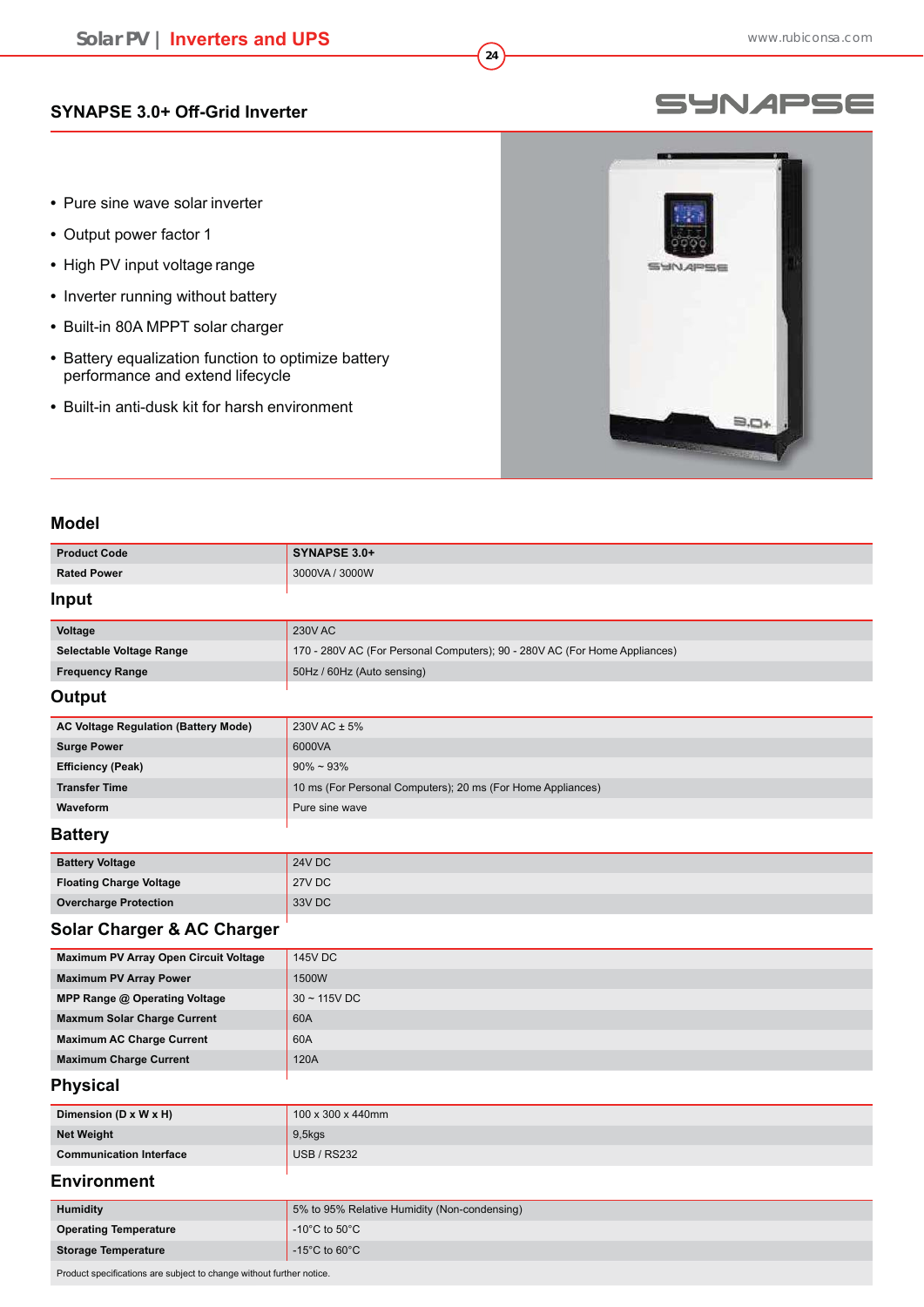#### **SYNAPSE 5.0+ Off-Grid Inverter**

- Pure sine wave solar inverter
- Output power factor 1
- High PV input voltage range
- **•** Inverter running without battery
- Built-in 80A MPPT solar charger
- Battery equalization function to optimize battery performance and extend lifecycle
- Built-in anti-dusk kit for harsh environment

#### **Operation with battery connected**

Solar Power and AC Power available



#### Solar Power and AC Power not available



#### **Operation with battery connected**



| <b>Model</b>                                |                                                                             |  |
|---------------------------------------------|-----------------------------------------------------------------------------|--|
| <b>Product Code</b>                         | SYNAPSE 5.0+                                                                |  |
| <b>Rated Power</b>                          | 5000VA / 5000W                                                              |  |
| Input                                       |                                                                             |  |
| Voltage                                     | <b>230V AC</b>                                                              |  |
| Selectable Voltage Range                    | 170 - 280V AC (For Personal Computers); 90-280V AC<br>(For Home Appliances) |  |
| <b>Frequency Range</b>                      | 50Hz / 60Hz (Auto sensing)                                                  |  |
| Output                                      |                                                                             |  |
| <b>AC Voltage Regulation (Battery Mode)</b> | 230V Ac ± 5%                                                                |  |
| <b>Surge Power</b>                          | 10000VA                                                                     |  |
| <b>Efficiency (Peak)</b>                    | $90\% \sim 93\%$                                                            |  |
| <b>Transfer Time</b>                        | 10 ms (For Personal Computers); 20 ms (For Home Appliances)                 |  |
| Waveform                                    | Pure sine wave                                                              |  |
| <b>Battery</b>                              |                                                                             |  |
| <b>Battery Voltage</b>                      | 48V DC                                                                      |  |
| <b>Floating Charge Voltage</b>              | <b>54V DC</b>                                                               |  |
| <b>Overcharge Protection</b>                | 63V <sub>DC</sub>                                                           |  |
| <b>Solar Charger &amp; AC Charger</b>       |                                                                             |  |
| Maximum PV Array Open Circuit Voltage       | <b>500V DC</b>                                                              |  |
| <b>Maximum PV Array Power</b>               | 4000 W                                                                      |  |
| MPP Range @ Operating Voltage               | 120~450VDC                                                                  |  |
| <b>Maxmum Solar Charge Current</b>          | 80A                                                                         |  |
| <b>Maximum AC Charge Current</b>            | 60A                                                                         |  |
| <b>Maximum Charge Current</b>               | 80A                                                                         |  |
| <b>Physical</b>                             |                                                                             |  |
| Dimension (D x W x H)                       | 100 x 300 x 440mm                                                           |  |
| <b>Net Weight</b>                           | 10kgs                                                                       |  |
| <b>Communication Interface</b>              | <b>USB / RS232</b>                                                          |  |
| <b>Environment</b>                          |                                                                             |  |
| <b>Humidity</b>                             | 5% to 95% Relative Humidity (Non-condensing)                                |  |
| <b>Operating Temperature</b>                | -10 $^{\circ}$ C to 50 $^{\circ}$ C                                         |  |
| <b>Storage Temperature</b>                  | -15 $^{\circ}$ C to 60 $^{\circ}$ C                                         |  |

**25**

#### Product specifications are subject to change without further notice.

### SYNAPSE